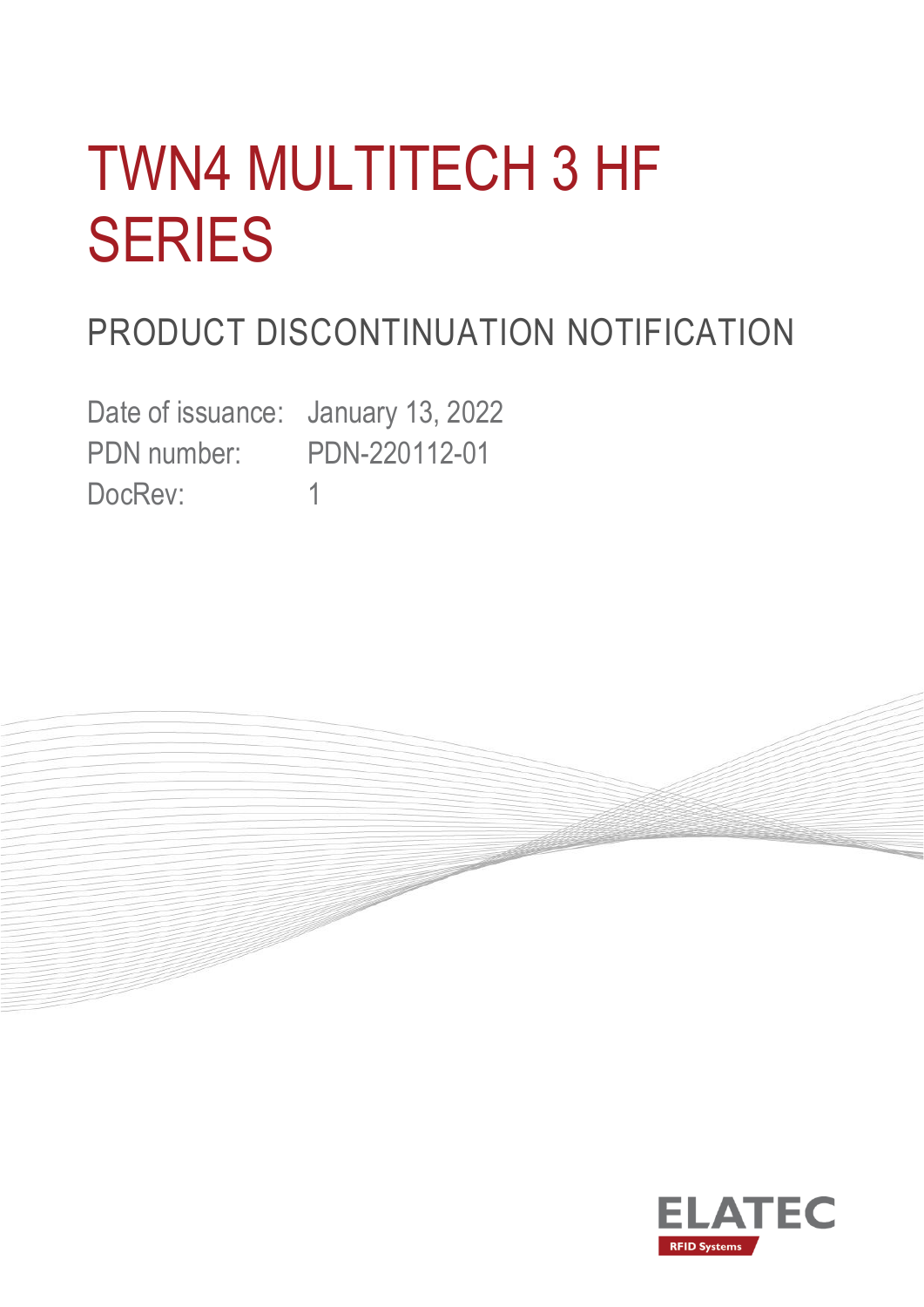## TABLE OF CONTENTS

| $\mathbf{1}$ |     |           |  |
|--------------|-----|-----------|--|
|              |     |           |  |
|              | 1.2 |           |  |
| 2            |     |           |  |
| 3            |     |           |  |
| 4            |     | TIMFI INF |  |
| 5            |     |           |  |

### <span id="page-1-0"></span>1 INTRODUCTION

### <span id="page-1-1"></span>1.1 DISCONTINUATION INFORMATION

This discontinuation notice informs, that ELATEC is discontinuing the manufacture of a number of products. All affected products and associated part numbers are listed in this document.

This notification is intended to inform our customers and partners, so they have the opportunity to respond and modify their product portfolio accordingly. Should you have any further questions regarding this product discontinuation, ELATEC stand ready to assist you at any stage, in order to minimize the impact of this product discontinuation on your business.

#### <span id="page-1-2"></span>1.2 REVISION HISTORY

| ۷F<br>SION.    | <b>DESCRIPTION</b> | .<br>ΟN                 |
|----------------|--------------------|-------------------------|
| ∼<br>. .<br>v. | <br>1.85%          | 0.000<br>. J <i>L L</i> |

### <span id="page-1-3"></span>2 PARTS AND PRODUCTS AFFECTED

The PDN comprises the entire series of TWN4 MultiTech 3 HF products. Both, OEM PCBs (i.e. modules) and the desktop housing versions. All product variants and derivates are affected, including customer-specific derivates. The common product name is TWN4 MultiTech 3 HF with optional amendments to this name.

| PART NUMBER | <b>PRODUCT</b>            | <b>FIRMWARE</b>           |
|-------------|---------------------------|---------------------------|
| T43O-F2C0   | TWN4 MultiTech 3 HF PCB   | A/B1.09/NKE3.10/STD2.02   |
| T43O-F2C0-L | TWN4 MultiTech 3 HF-I PCB | A/B1.09/NKE3.10/STD2.02/I |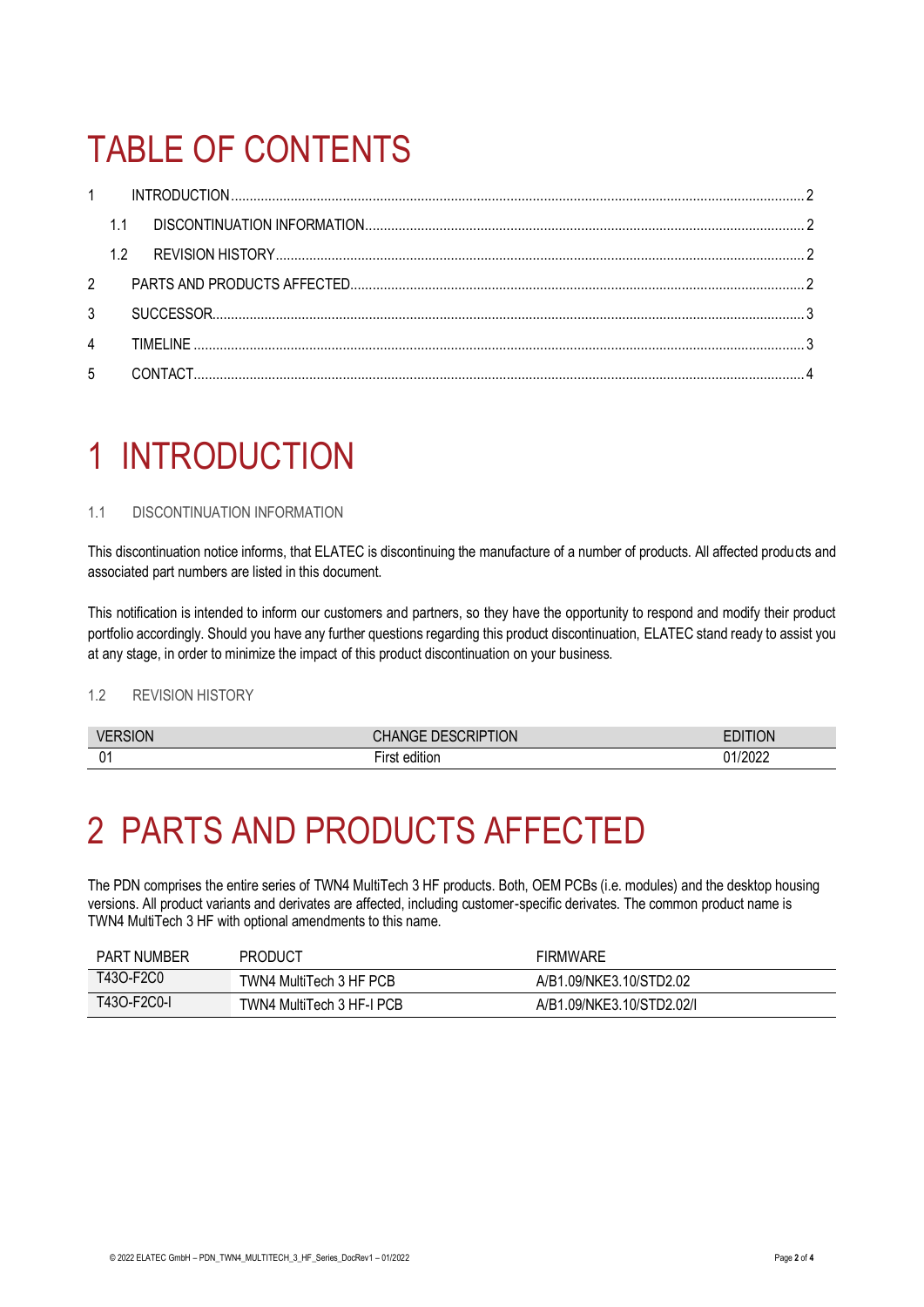# <span id="page-2-0"></span>3 SUCCESSOR

TWN4 MultiTech 3 HF will be replaced with its successor TWN4 MultiTech 3 M LF HF.

Compared to its predecessor products in the TWN4 MultiTech 3 HF series, the successor TWN4 MultiTech 3 M LF HF supports not only one frequency but all common 125 kHz and 13.56 MHz RFID technologies as well as NFC. The TWN4 MultiTech 3 M LF HF offers a wide range of product variants that surpass those of its predecessor. Interfaces such as USB, RS-232, TTL and others are available.

Below you will find the detailed view with the indication of the replacement product for your device:

| <b>PRODUCT</b>                              | <b>PART NUMBER</b> | <b>FIRMWARE</b>               | <b>SUCCESSOR</b>               | <b>PART NUMBER</b> | <b>FIRMWARE</b>                |
|---------------------------------------------|--------------------|-------------------------------|--------------------------------|--------------------|--------------------------------|
| TWN4<br><b>MULTITECH 3 HF</b><br><b>PCB</b> | T43O-F2C0          | A/B1.09/NKE3.10/<br>STD2.02   | TWN4 MultiTech 3<br>M LF HF    | T43O-F6C0          | A/B1.09/NKF3.10/<br>STD2.02    |
| TWN4<br>MULTITECH 3<br>HF-I PCB             | T43O-F2C0-I        | A/B1.09/NKE3.10/<br>STD2.02/L | TWN4 MultiTech 3<br>M LF HF-PI | T430-F6C0-PI       | A/B1.09/NKF3.10/<br>STD2.02/PL |

<span id="page-2-1"></span>For more product information, availability and alternatives please contact your local sales team.

### 4 TIMELINE

### **Last time buy date**

This date represents the last opportunity to place an order with ELATEC. All orders placed before and including the specified date will be accepted. All orders placed after this date will not be accepted, you will have to switch directly to the substitute product.

### **Last time delivery date**

After this date, the specified discontinued products will no longer be shipped.

#### **End of maintenance**

Any maintenance or repair of the product no matter HW or SW will not be performed anymore after this date. Maintenance includes, but is not limited to the following operations:

- Fixing of small errors "bugs" in the SW (Non-Breaking Bugs)
- Implementation of new features and functions (mostly SW)
- Development / customization of SW and HW to maximize performance, stability and security

#### **End of support**

At the end of support date, all support of the product is no longer available. This includes, but is not limited to, immediate support to the partner or customer for technical issues in the field. Furthermore, support including technical assistance for existing or new installations. SLAs (Service Level Agreement) contracts are of course observed by ELATEC as long as they apply and until they expire.